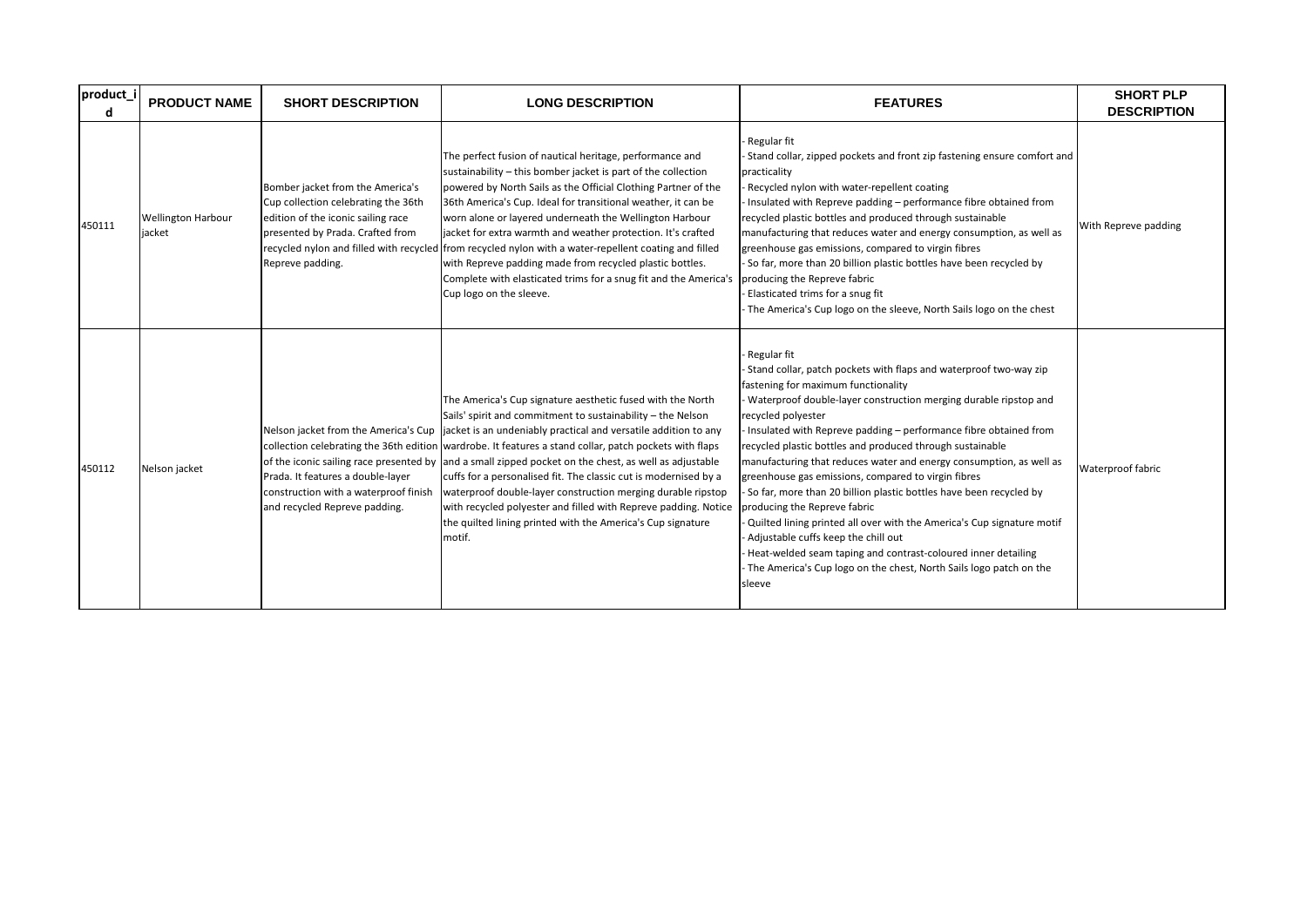| 450114 | Wellington parka | Wellington parka from the America's<br>Cup collection celebrating the 36th<br>edition of the iconic sailing race<br>presented by Prada. It features a<br>triple-layer construction in stretch-<br>infused recycled polyester.                                       | Nautical heritage, sustainability and performance meet in the<br>Wellington parka: part of the exclusive collection presented by<br>North Sails as the Official Clothing Partner of the 36th America's<br>Cup. The streamlined silhouette is modernised by a supremely<br>versatile 3-in-1 design featuring a detachable padded liner,<br>which can be worn alone or layered. The triple-layer<br>construction in stretch-infused recycled polyester is finished<br>with a host of carefully considered, functional details for<br>maximum comfort and style in any weather.                                                                                                                                                                                           | Regular fit<br>3-in-1 design with a detachable padded liner, which can be worn alone<br>or layered<br>Removable hood, flap pockets and concealed waterproof two-way zip<br>fastening<br>Triple-layer construction in stretch-infused recycled polyester<br>Insulated with Repreve padding – performance fibre obtained from<br>recycled plastic bottles and produced through sustainable<br>manufacturing that reduces water and energy consumption, as well as<br>greenhouse gas emissions, compared to virgin fibres<br>So far, more than 20 billion plastic bottles have been recycled by<br>producing the Repreve fabric<br>Drawstring waist can be adjusted for a personalised fit<br>The America's Cup logo on the chest, North Sails logo patch on the<br>sleeve | 3-in-1 construction    |
|--------|------------------|---------------------------------------------------------------------------------------------------------------------------------------------------------------------------------------------------------------------------------------------------------------------|------------------------------------------------------------------------------------------------------------------------------------------------------------------------------------------------------------------------------------------------------------------------------------------------------------------------------------------------------------------------------------------------------------------------------------------------------------------------------------------------------------------------------------------------------------------------------------------------------------------------------------------------------------------------------------------------------------------------------------------------------------------------|-------------------------------------------------------------------------------------------------------------------------------------------------------------------------------------------------------------------------------------------------------------------------------------------------------------------------------------------------------------------------------------------------------------------------------------------------------------------------------------------------------------------------------------------------------------------------------------------------------------------------------------------------------------------------------------------------------------------------------------------------------------------------|------------------------|
| 450115 | Gisborne jacket  | Gisborne jacket from the America's<br>Cup collection celebrating the 36th<br>edition of the iconic sailing race<br>presented by Prada. Crafted from a<br>water-repellent mix of recycled<br>materials and filled with Repreve<br>padding.                           | The perfect fusion of nautical heritage, performance and<br>sustainability – the Gisborne jacket is part of the collection<br>powered by North Sails as the Official Clothing Partner of the<br>36th America's Cup. The versatile silhouette is crafted from a<br>mix of recycled materials and treated with a water-repellent<br>coating that makes it more resilient to wet weather. It's also<br>filled with Repreve padding - made from recycled plastic bottles<br>- and finished with a contrast-coloured lining discreetly printed<br>with the America's Cup signature motif. A roomy hood,<br>waterproof zippers and logo-detailed elasticated trims round off<br>this supremely functional wardrobe staple.                                                   | Regular fit<br>Drawstring hood, practical pockets and waterproof zip detailing for<br>maximum practicality<br>Made from a mix of recycled materials with water-repellent coating<br>Insulated with Repreve padding - performance fibre obtained from<br>recycled plastic bottles and produced through sustainable<br>manufacturing that reduces water and energy consumption, as well as<br>greenhouse gas emissions, compared to virgin fibres<br>So far, more than 20 billion plastic bottles have been recycled by<br>producing the Repreve fabric<br>Contrast-coloured lining printed with the America's Cup signature motif<br>Ribbed trims for a snug finish<br>The America's Cup logo on the chest, North Sails logo patch on the<br>sleeve                      | With Repreve padding   |
| 450116 | Auckland jacket  | Auckland jacket from the America's<br>Cup collection celebrating the 36th<br>edition of the iconic sailing race<br>presented by Prada. It features a<br>double-layer construction in high-<br>performance technical fabric and<br>recycled PrimaLoft® Bio™ padding. | Powered by North Sails as the Official Clothing Partner of the<br>36th America's Cup - we're proud to present the exclusive<br>collection that celebrates the storied regatta and its fans<br>worldwide. Drawing its name from one of the stages of the race,<br>the Auckland jacket is a supremely functional and stylish choice<br>for any sailing aficionado. It's characterised by a triple-layer<br>construction in technical fabric, obtained from recycled<br>polyester, and filled with recycled and biodegradable<br>PrimaLoft® Bio <sup>™</sup> padding. It features a removable hood,<br>adjustable cuffs and waterproof zippers for extra protection<br>from the elements, as well as the signature red detailing<br>discreetly placed inside the garment. | Regular fit<br>Drawstring hood, practical pockets and waterproof zip detailing for<br>maximum practicality<br>Triple-layer construction in recycled polyester<br>Recycled and biodegradable PrimaLoft® Bio™ padding ensures warmth<br>and comfort<br>Seamless finish obtained by using high-frequency technology<br>Signature red details discreetly placed inside the garment are the<br>collection's recurring theme<br>The America's Cup logo on the chest, North Sails logo patch on the<br>sleeve                                                                                                                                                                                                                                                                  | With Primaloft padding |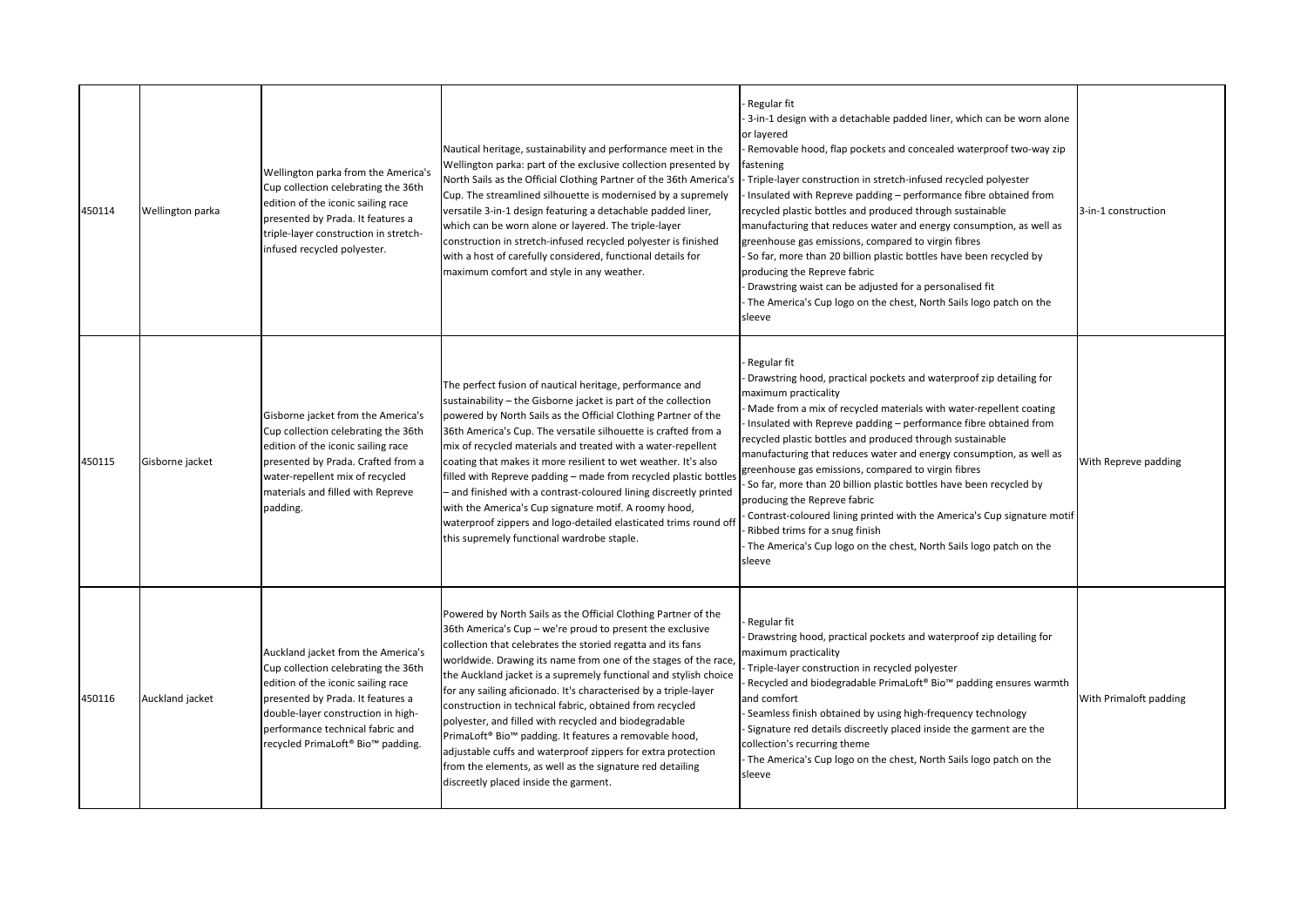| 450505 | Richmond jacket  | Richmond jacket from the America's<br>Cup collection celebrating the 36th<br>edition of the iconic sailing race<br>presented by Prada. It features a<br>triple-layer construction in stretch-<br>infused recycled polyester and<br>recycled Repreve padding.                  | The Richmond jacket is part of the exclusive collection designed<br>by North Sails as the Official Clothing Partner of the 36th<br>America's Cup presented by Prada. Characterised by a<br>waterproof triple-layer construction in stretch-infused recycled<br>polyester, the flattering silhouette also features a drawstring<br>hood, elasticated trims and waterproof zippers for effortless<br>ease and comfort whatever the weather.                                                                                                                                                                                                                                                                                                         | Regular fit<br>Drawstring hood, practical pockets and waterproof zip detailing for<br>maximum practicality<br>Triple-layer construction in stretch-infused recycled polyester with<br>waterproof coating<br>Insulated with Repreve padding - performance fibre obtained from<br>recycled plastic bottles and produced through sustainable<br>manufacturing that reduces water and energy consumption, as well as<br>greenhouse gas emissions, compared to virgin fibres<br>So far, more than 20 billion plastic bottles have been recycled by<br>producing the Repreve fabric<br>- Lining printed with the America's Cup signature motif<br>Ribbed trims for a snug finish<br>The America's Cup logo on the chest, North Sails logo patch on the<br>sleeve | With Repreve padding   |
|--------|------------------|-------------------------------------------------------------------------------------------------------------------------------------------------------------------------------------------------------------------------------------------------------------------------------|---------------------------------------------------------------------------------------------------------------------------------------------------------------------------------------------------------------------------------------------------------------------------------------------------------------------------------------------------------------------------------------------------------------------------------------------------------------------------------------------------------------------------------------------------------------------------------------------------------------------------------------------------------------------------------------------------------------------------------------------------|------------------------------------------------------------------------------------------------------------------------------------------------------------------------------------------------------------------------------------------------------------------------------------------------------------------------------------------------------------------------------------------------------------------------------------------------------------------------------------------------------------------------------------------------------------------------------------------------------------------------------------------------------------------------------------------------------------------------------------------------------------|------------------------|
| 450507 | Wellington parka | Wellington parka from the America's<br>Cup collection celebrating the 36th<br>edition of the iconic sailing race<br>presented by Prada. It features a<br>triple-layer construction in stretch-<br>infused recycled polyester.                                                 | Nautical heritage, sustainability and performance meet in the<br>Wellington parka: part of the exclusive collection presented by<br>North Sails as the Official Clothing Partner of the 36th America's<br>Cup. The streamlined silhouette is modernised by a triple-layer<br>construction in stretch-infused recycled polyester and Repreve<br>padding - made from recycled plastic bottles. A host of carefully<br>considered, functional details ensures maximum comfort and<br>style in any weather.                                                                                                                                                                                                                                           | Regular fit<br>Detachable hood, zipped pockets and waterproof two-way zip<br>fastening concealed for a neat profile<br>Triple-layer construction in stretch-infused recycled polyester<br>Insulated with Repreve padding - performance fibre obtained from<br>ecycled plastic bottles and produced through sustainable<br>manufacturing that reduces water and energy consumption, as well as<br>greenhouse gas emissions, compared to virgin fibres<br>So far, more than 20 billion plastic bottles have been recycled by<br>producing the Repreve fabric<br>Drawstring waist can be adjusted for a personalised fit<br>The America's Cup logo on the chest, North Sails logo patch on the<br>sleeve                                                      | With Repreve padding   |
| 450801 | Auckland jacket  | Auckland jacket from the America's<br>Cup collection celebrating the 36th<br>edition of the iconic sailing race<br>presented by Prada. It features a<br>triple-layer construction in technical<br>fabric obtained from recycled<br>polyester and recycled Repreve<br>padding. | Powered by North Sails as the Official Clothing Partner of the<br>36th America's Cup - we're proud to present the special<br>collection that celebrates the storied sailing race and its fans<br>worldwide. Drawing its name from one of the stages of the race,<br>the Auckland jacket is a supremely functional and stylish choice<br>for any sailing aficionado. It's characterised by a triple-layer<br>construction in technical fabric, obtained from recycled<br>polyester, and Repreve padding made from recycled plastic<br>bottles. It features a removable hood, adjustable cuffs and<br>waterproof zippers for extra protection from the elements, as<br>well as the signature red detailing discreetly placed inside the<br>garment. | Regular fit<br>Removable hood, practical pockets and two-way zip fastening for full<br>unctionality<br>Triple-layer construction in recycled polyester<br>Insulated with Repreve padding - performance fibre obtained from<br>recycled plastic bottles and produced through sustainable<br>manufacturing that reduces water and energy consumption, as well as<br>greenhouse gas emissions, compared to virgin fibres<br>So far, more than 20 billion plastic bottles have been recycled by<br>producing the Repreve fabric<br>Signature red details discreetly placed inside the garment are the<br>collection's recurring theme<br>The America's Cup logo on the chest, North Sails logo on the sleeve                                                   | With Primaloft padding |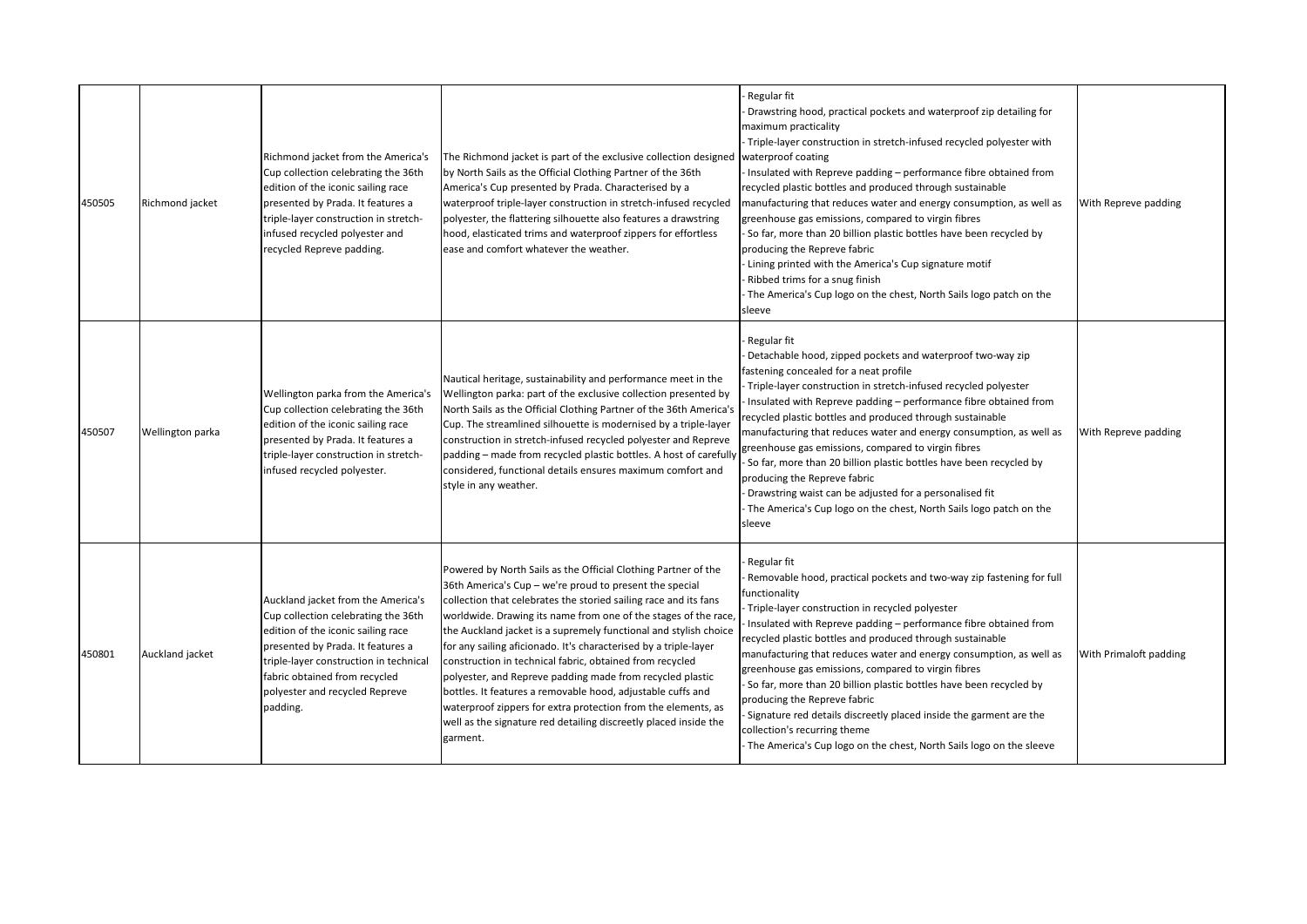| 451001 | Howick jumper     | Howick jumper from the America's<br>Cup collection celebrating the 36th<br>edition of the iconic sailing race<br>presented by Prada. It's crafted from<br>water-repellent wool and reinforced<br>with waterproof trims obtained from<br>recycled materials. | The Howick jumper is part of the exclusive collection designed<br>by North Sails as the Official Clothing Partner of the 36th<br>America's Cup presented by Prada. The versatile silhouette<br>features a classic crew neck, long sleeves and ribbed trims for a<br>snug fit. Crafted from water-repellent wool and reinforced with<br>waterproof trims and yoke, obtained from recycled materials,<br>this high-performance knit is durable enough to use outdoors,<br>too. The North Sails logo patch and the America's Cup signature<br>details round off this modern wardrobe essential.                                                                                                                                                                                                                                                         | Regular fit<br>Ribbed collar, cuffs and hem for a snug fit and extra weather protection<br>Water-repellent wool reinforced with waterproof trims obtained from<br>ecycled materials<br>The America's Cup logo on the chest, North Sails logo patch on the<br>sleeve                                            | In water-repellent wool |
|--------|-------------------|-------------------------------------------------------------------------------------------------------------------------------------------------------------------------------------------------------------------------------------------------------------|------------------------------------------------------------------------------------------------------------------------------------------------------------------------------------------------------------------------------------------------------------------------------------------------------------------------------------------------------------------------------------------------------------------------------------------------------------------------------------------------------------------------------------------------------------------------------------------------------------------------------------------------------------------------------------------------------------------------------------------------------------------------------------------------------------------------------------------------------|----------------------------------------------------------------------------------------------------------------------------------------------------------------------------------------------------------------------------------------------------------------------------------------------------------------|-------------------------|
| 451002 | Levin hoodie      | Knitted hoodie in water-repellent<br>of the exclusive America's Cup<br>of the iconic sailing race presented by<br>Prada.                                                                                                                                    | Powered by North Sails as the Official Clothing Partner of the<br>36th America's Cup - we're proud to present the exclusive edit<br>that celebrates the storied sailing race and its fans worldwide.<br>wool reinforced with waterproof trims The Levin hoodie is the perfect example of the collection's<br>obtained from recycled materials. Part elevated minimalist aesthetic. It's crafted from water-repellent<br>wool and reinforced with waterproof trims and yoke, obtained<br>collection celebrating the 36th edition from recycled materials, making it durable enough to use<br>outdoors, too. A roomy hood, a half-zip fastening and finely<br>ribbed trims ensure easy layering and extra weather protection,<br>while the North Sails logo patch and the America's Cup<br>signature details round off this modern wardrobe essential. | Regular fit<br>Roomy hood and ribbed trims for a snug fit and extra weather<br>protection<br>Water-repellent wool reinforced with waterproof trims obtained from<br>recycled materials<br>The America's Cup logo on the chest, North Sails logo patch on the<br>sleeve                                         | In water-repellent wool |
| 451005 | Napier sweatshirt | Stretch cotton sweatshirt with a<br>classic crew neck. Part of the<br>exclusive America's Cup collection<br>celebrating the 36th edition of the<br>iconic sailing race presented by Prada                                                                   | Powered by North Sails as the Official Clothing Partner of the<br>36th America's Cup - we're proud to present the special<br>collection that celebrates the storied sailing race and its fans<br>worldwide. As versatile as it is comfortable, this sweatshirt is<br>crafted from stretch-infused cotton and features a classic crew<br>neck, long sleeves and finely ribbed trims. Notice the America's<br>Cup lettering on the chest, the regatta's logo on the back and<br>the North Sails logo patch on the sleeve - instantly recognisable<br>by those in the know.                                                                                                                                                                                                                                                                             | Regular fit<br>Crew neck, long sleeves and ribbed trims ensure comfort and ease of<br>vear<br>Stretch-infused cotton fleece with a soft and lightweight texture<br>The 36th America's Cup lettering on the chest, the regatta's logo on the<br>back, North Sails logo patch on the sleeve                      | In cotton fleece        |
| 451006 | Gore hoodie       | Zip-up hoodie in stretch-infused<br>cotton fleece with a water-repellent<br>coating. Part of the exclusive<br>America's Cup collection celebrating<br>the 36th edition of the iconic sailing<br>race presented by Prada.                                    | Powered by North Sails as the Official Clothing Partner of the<br>36th America's Cup - we're proud to present the special<br>collection that celebrates the storied sailing race and its fans<br>worldwide. The Gore hoodie is a modern wardrobe essential,<br>combining the comfort of cotton fleece with a water-repellent<br>coating for wet-weather protection. A roomy hood, a front zip<br>fastening and practical zipped pockets amp up the comfort<br>factor, while the collection's signature tonal contrasts and<br>colour-block details add a graphic finishing touch. Complete<br>with the America's Cup iconic logo and the North Sails patch on<br>the sleeve.                                                                                                                                                                         | Regular fit<br>Roomy hood and ribbed trims for a snug fit and extra weather<br>orotection<br>Stretch-infused cotton fleece with water-repellent coating<br>Front zip fastening and zipped pockets for comfort and practicality<br>The America's Cup logo on the chest, North Sails logo patch on the<br>sleeve | In stretch cotton       |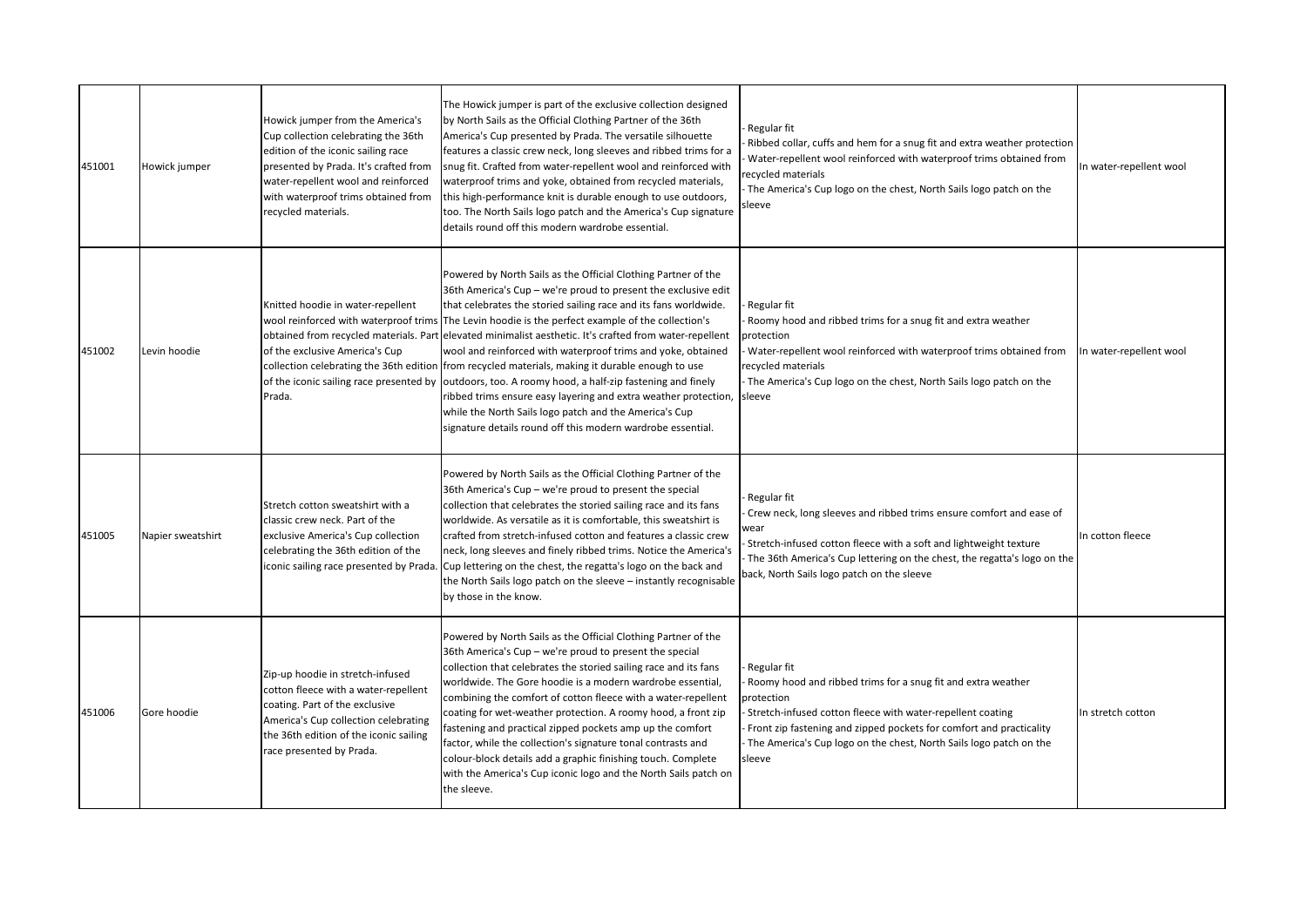| 451007 | Kurow zip-up sweatshirt | Zip-up sweatshirt with a high neck,<br>crafted from recycled technical fleece.<br>Part of the exclusive America's Cup<br>Prada.                                                                                                                              | Powered by North Sails as the Official Clothing Partner of the<br>36th America's Cup - we're proud to present the special<br>collection that celebrates the storied sailing race and its fans<br>worldwide. This zip-up sweatshirt is cut to a regular fit from<br>technical, recycled polar fleece: supremely soft and highly<br>collection celebrating the 36th edition insulating, with a quick-drying and anti-pilling texture. It<br>of the iconic sailing race presented by features a high neck, a ribbed hem and cuffs accented with the<br>collection's recurring red detailing, as well as matching zipped<br>pockets. Complete with the collection's signature mix of the<br>America's Cup and North Sails logo details.                                            | Regular fit<br>- High neck, front zip fastening and ribbed trims accented with the<br>collection's recurring red detailing<br>- Recycled polar fleece: supremely soft, highly insulating, with quick-<br>drying and anti-pilling texture<br>Front zip fastening and zipped pockets for comfort and practicality<br>- The America's Cup logo on the chest, North Sails logo patch on the<br>sleeve | In recycled fleece    |
|--------|-------------------------|--------------------------------------------------------------------------------------------------------------------------------------------------------------------------------------------------------------------------------------------------------------|--------------------------------------------------------------------------------------------------------------------------------------------------------------------------------------------------------------------------------------------------------------------------------------------------------------------------------------------------------------------------------------------------------------------------------------------------------------------------------------------------------------------------------------------------------------------------------------------------------------------------------------------------------------------------------------------------------------------------------------------------------------------------------|---------------------------------------------------------------------------------------------------------------------------------------------------------------------------------------------------------------------------------------------------------------------------------------------------------------------------------------------------------------------------------------------------|-----------------------|
| 452010 | Westport polo shirt     | Westport polo shirt from the<br>America's Cup collection celebrating<br>the 36th edition of the iconic sailing<br>recycled polyester piqué with a built-<br>in SPF 50+ UV protection.                                                                        | The Westport polo shirt is part of the exclusive collection<br>presented by North Sails as the Official Clothing Partner of the<br>36th America's Cup presented by Prada. The perfect mix of<br>heritage, performance and sustainable style, it's a real treat for<br>the regatta's fans worldwide. Notice the collection's signature<br>race presented by Prada. Crafted from contrast-coloured ribbed trims and reflective stripes along the<br>sides. It's fashioned from recycled polyester piqué that's<br>infused with a hint of stretch for flexibility and treated with a<br>quick-dry, antibacterial and stain-resistant, as well as UV-<br>protective, SPF 50+ coating.                                                                                              | Regular fit<br>Classic polo collar, long sleeves and side slits at the hem<br>Recycled polyester piqué with a soft and lightweight texture<br>Contrast-coloured ribbed trims<br>Reflective stripes along the sides<br>The America's Cup logo on the chest, North Sails logo on the sleeve                                                                                                         | In recycled piqué     |
| 452011 | Picton polo shirt       | Picton polo shirt from the America's<br>Cup collection celebrating the 36th<br>edition of the iconic sailing race<br>presented by Prada. It's crafted from<br>wool-cotton jersey with a stain-<br>resistant coating and a built-in SPF<br>50+ UV protection. | The Picton polo shirt is part of the special collection presented<br>by North Sails as the Official Clothing Partner of the 36th<br>America's Cup presented by Prada. The perfect mix of heritage,<br>performance and sustainable style, it's a real treat for the<br>regatta's fans worldwide. Notice the collection's signature<br>contrast-coloured ribbed trims and reflective stripes along the<br>sides. It's fashioned from a soft wool-cotton jersey specially<br>treated with a quick-dry, antibacterial and stain-resistant, as<br>well as UV-protective, SPF 50+ coating.                                                                                                                                                                                           | Regular fit<br>Classic polo collar, long sleeves and side slits at the hem<br>Soft and lightweight jersey made from a blend of wool and cotton<br>Contrast-coloured ribbed trims<br>Reflective stripes along the sides<br>The America's Cup logo on the chest, North Sails logo on the sleeve                                                                                                     | In wool-cotton jersey |
| 452014 | Winton t-shirt          | Prada. Crafted from recycled<br>polyester piqué with a built-in SPF<br>50+ UV protection.                                                                                                                                                                    | The America's Cup signature colourways and details updated<br>with the modern lifestyle in mind: this regular-fit t-shirt is part<br>Winton t-shirt from the America's Cup of the collection celebrating the 36th edition of the iconic<br>collection celebrating the 36th edition regatta presented by Prada. It's fashioned from recycled<br>of the iconic sailing race presented by  polyester piqué that's infused with a hint of stretch for flexibility<br>and treated with a quick-dry, antibacterial and stain-resistant, as<br>well as UV-protective, SPF 50+ coating. A classic crew neck,<br>short sleeves and contrast-coloured ribbed trims ensure it's just<br>as stylish as it is practical. Complete with the America's Cup and<br>North Sails logo detailing. | Regular fit<br>Crew neck, short sleeves and ribbed trims for comfort and easy<br>movement<br>Recycled polyester piqué with a soft and lightweight texture<br>The America's Cup logo on the chest, North Sails logo on the sleeve                                                                                                                                                                  | In recycled piqué     |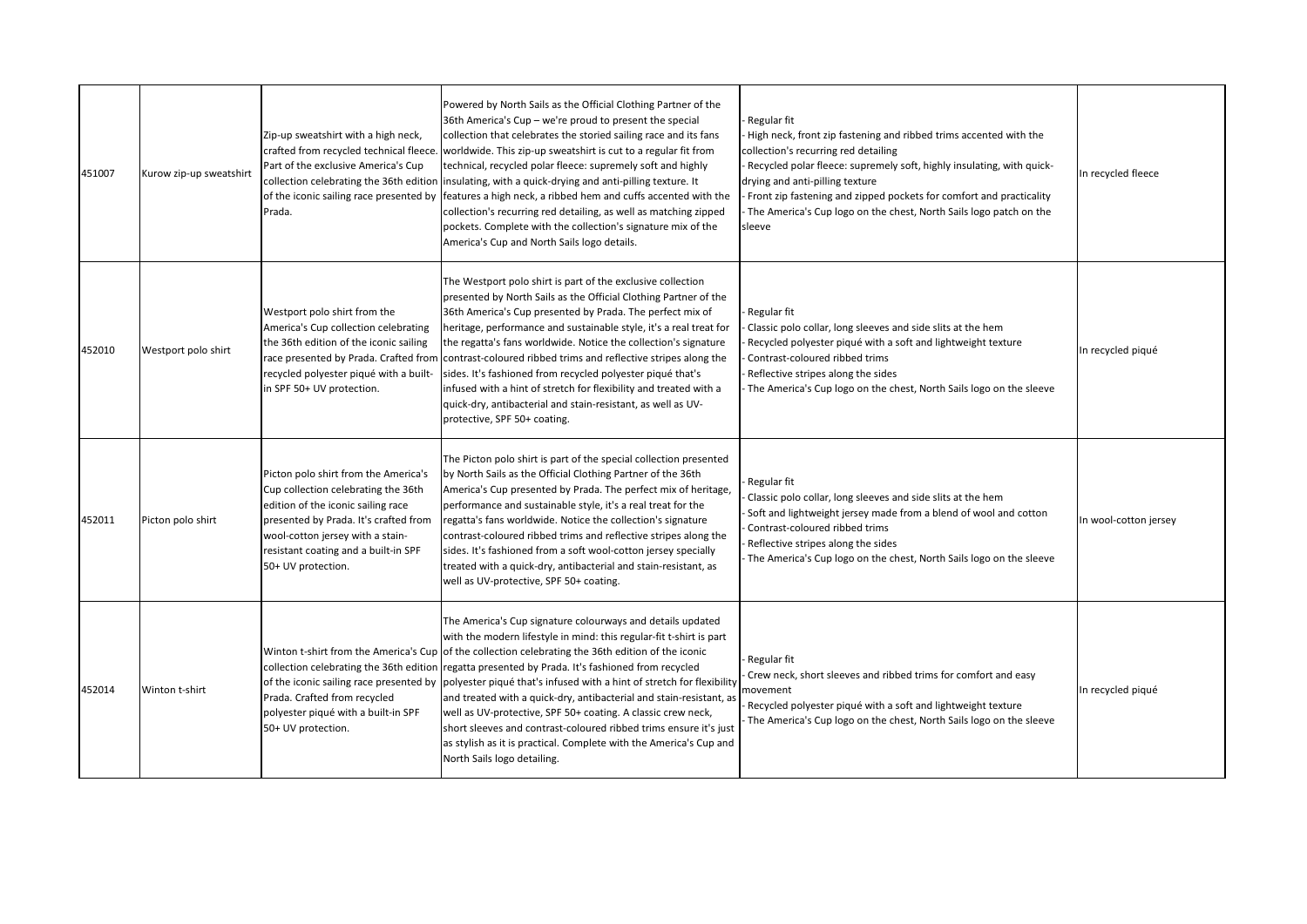| 453003 | Napier sweatshirt      | Stretch cotton sweatshirt with a<br>classic crew neck. Part of the<br>exclusive America's Cup collection<br>celebrating the 36th edition of the<br>iconic sailing race presented by Prada | Powered by North Sails as the Official Clothing Partner of the<br>36th America's Cup - we're proud to present the exclusive<br>collection that celebrates the storied sailing race and its fans<br>worldwide. As versatile as it is comfortable, this sweatshirt is<br>crafted from stretch-infused cotton and features a classic crew<br>neck, long sleeves and finely ribbed trims. Notice the America's<br>. Cup lettering on the chest, the regatta's logo on the back and<br>the North Sails logo patch on the sleeve - instantly recognisable<br>by those in the know.                                                                                                     | Regular fit<br>Crew neck, long sleeves and ribbed trims ensure comfort and ease of<br>vear<br>Stretch-infused cotton fleece with a soft and lightweight texture<br>The 36th America's Cup lettering on the chest, the regatta's logo on the<br>back, North Sails' logo patch on the sleeve | In stretch cotton fleece |
|--------|------------------------|-------------------------------------------------------------------------------------------------------------------------------------------------------------------------------------------|----------------------------------------------------------------------------------------------------------------------------------------------------------------------------------------------------------------------------------------------------------------------------------------------------------------------------------------------------------------------------------------------------------------------------------------------------------------------------------------------------------------------------------------------------------------------------------------------------------------------------------------------------------------------------------|--------------------------------------------------------------------------------------------------------------------------------------------------------------------------------------------------------------------------------------------------------------------------------------------|--------------------------|
| 453004 | Milton jogging bottoms | Jogging bottoms in stretch-infused<br>cotton fleece. Part of the exclusive<br>America's Cup collection celebrating<br>the 36th edition of the iconic sailing<br>race presented by Prada.  | The America's Cup signature colourways and details updated<br>with the modern lifestyle in mind: the Milton jogging bottoms<br>are the latest addition to the collection celebrating the 36th<br>edition of the iconic regatta presented by Prada. They're<br>fashioned from stretch-infused cotton fleece and feature an<br>elasticated drawstring waistband, ribbed trims and practical<br>zipped pockets. Complete with the America's Cup and North<br>Sails logo detailing.                                                                                                                                                                                                  | Regular fit with relaxed appeal<br>Stretch-infused cotton fleece with a soft, pleasant texture<br>Elasticated drawstring waistband<br>Zipped pockets on the sides and back<br>The America's Cup lettering on the back, North Sails logo patch on the<br>front                              | In cotton fleece         |
| 453005 | Westport polo shirt    | Westport polo shirt from the<br>America's Cup collection celebrating<br>the 36th edition of the iconic sailing<br>recycled polyester piqué with a built-<br>in SPF 50+ UV protection.     | The Westport polo shirt is part of the exclusive collection<br>designed by North Sails as the Official Clothing Partner of the<br>36th America's Cup presented by Prada. The perfect mix of<br>heritage, performance and sustainable style, it's a real treat for<br>the regatta's fans worldwide. Notice the collection's signature<br>race presented by Prada. Crafted from contrast-coloured ribbed trims and reflective stripes along the<br>sides. It's fashioned from recycled polyester piqué that's<br>infused with a hint of stretch for flexibility and treated with a<br>quick-dry, antibacterial and stain-resistant, as well as UV-<br>protective, SPF 50+ coating. | Regular fit<br>Classic polo collar, long sleeves and side slits at the hem<br>Recycled polyester piqué with a soft and lightweight texture<br>Contrast-coloured ribbed trims<br>Reflective stripes along the sides<br>The America's Cup logo on the chest, North Sails logo on the sleeve  | In recycled piqué        |
| 454003 | Milton jogging bottoms | Jogging bottoms in stretch-infused<br>cotton fleece. Part of the exclusive<br>America's Cup collection celebrating<br>the 36th edition of the iconic sailing<br>race presented by Prada.  | The America's Cup signature colourways and details updated<br>with the modern lifestyle in mind: the Milton jogging bottoms<br>are the latest addition to the collection celebrating the 36th<br>edition of the iconic regatta presented by Prada. They're<br>fashioned from stretch-infused cotton fleece and feature an<br>elasticated drawstring waistband, ribbed trims and practical<br>zipped pockets. Complete with the America's Cup and North<br>Sails logo detailing.                                                                                                                                                                                                  | Regular fit with relaxed appeal<br>Stretch-infused cotton fleece with a soft, pleasant texture<br>Elasticated drawstring waistband<br>Zipped pockets on the sides and back for storing small essentials<br>The America's Cup lettering on the back, North Sails logo patch on the<br>front | In cotton fleece         |
| 456003 | Foxton baseball cap    | Foxton baseball cap in recycled<br>polyester - part of the collection<br>celebrating the 36th America's Cup<br>presented by Prada.                                                        | A true symbol of the 36th America's Cup presented by Prada -<br>this baseball cap is part of the exclusive collection presented by<br>North Sails in the capacity of the event's Official Clothing<br>Partner. Crafted from recycled polyester, it's characterised by<br>the regatta's iconic motif printed all over and the America's Cup<br>logo proudly positioned on the front. Complete with an<br>adjustable tab on the back.                                                                                                                                                                                                                                              | Made from recycled polyester<br>The regatta's iconic motif printed all over<br>The America's Cup logo proudly positioned on the front<br>Adjustable back tab for a personalised fit                                                                                                        | In recycled polyester    |